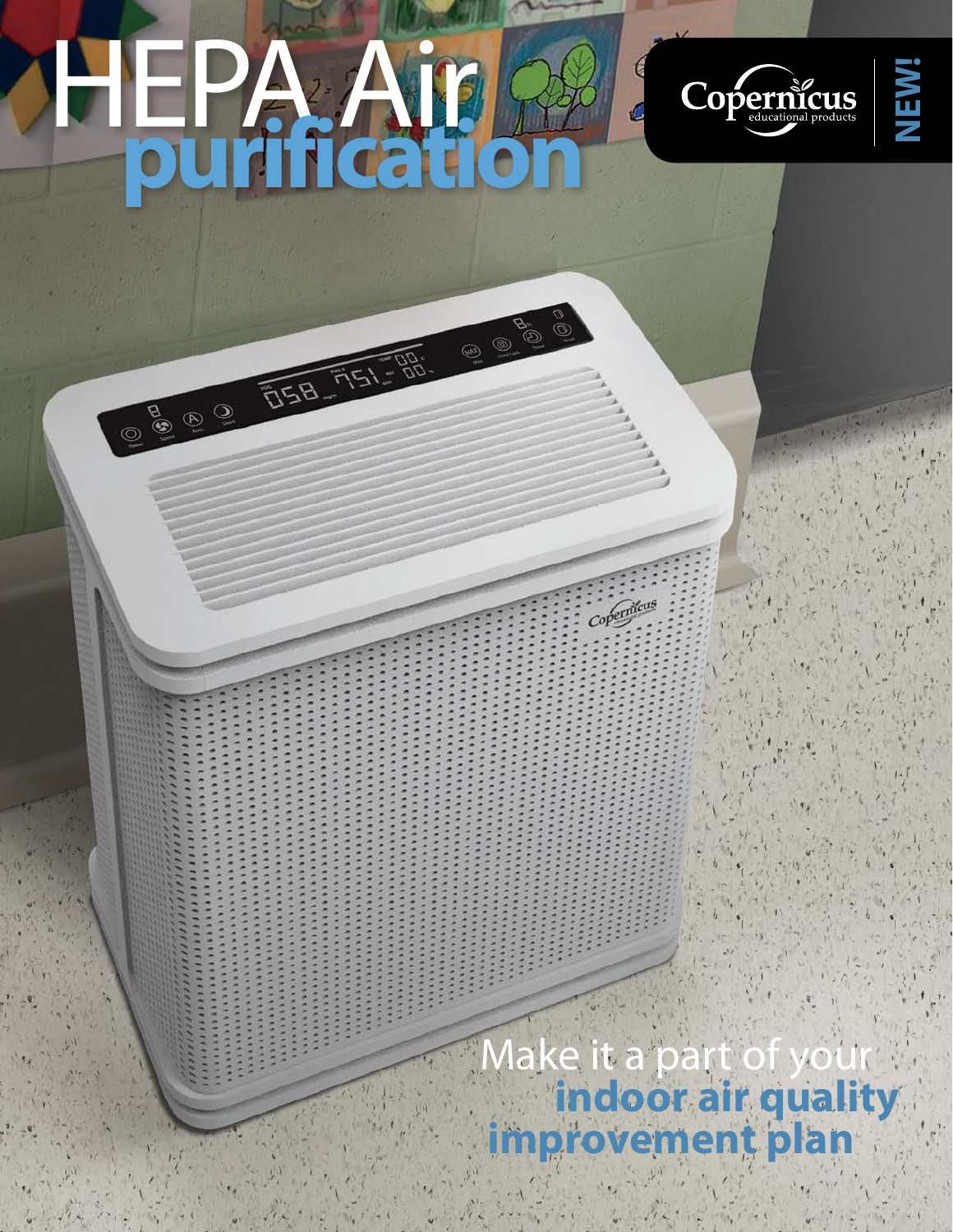# **NEW!** Portable True HEPA Air Purifier

Air purification is a key component in improving air quality indoors. There are many benefits to having good air quality including increased student engagement<sup>[4,5]</sup>, improved well-being for allergy and asthma sufferers and reducing the transmission of viruses, including COVID-19. The virus spreads through aerosolized particles that tend to hang in the air unless they are blown away or removed; air purifiers can do both.

To prevent the spread of airborne viruses indoors, the air should be refreshed five to six times per hour<sup>[1]</sup>, however, over half of existing school and building ventilation systems are outdated and achieve less than that.[2] Placing portable air purifiers in these spaces helps reduce the amount of airborne contaminants, including viruses, by refreshing and purifying the air as it passes through its filters.

# **Effective**

Removes at least 99.97% of airborne contaminants in one pass with dual True HEPA filters and circulates the air of an average classroom\* 5.2 times per hour.

## **Safe and easy-to use**

Includes a child safety lock, timer and five fan speeds to adjust to the environment. The filters are easy to replace when needed.

## **Quiet**

The purifier has a decibel level of approximately 68dB, which is the same level as a normal conversation and blends into the environment like white noise.

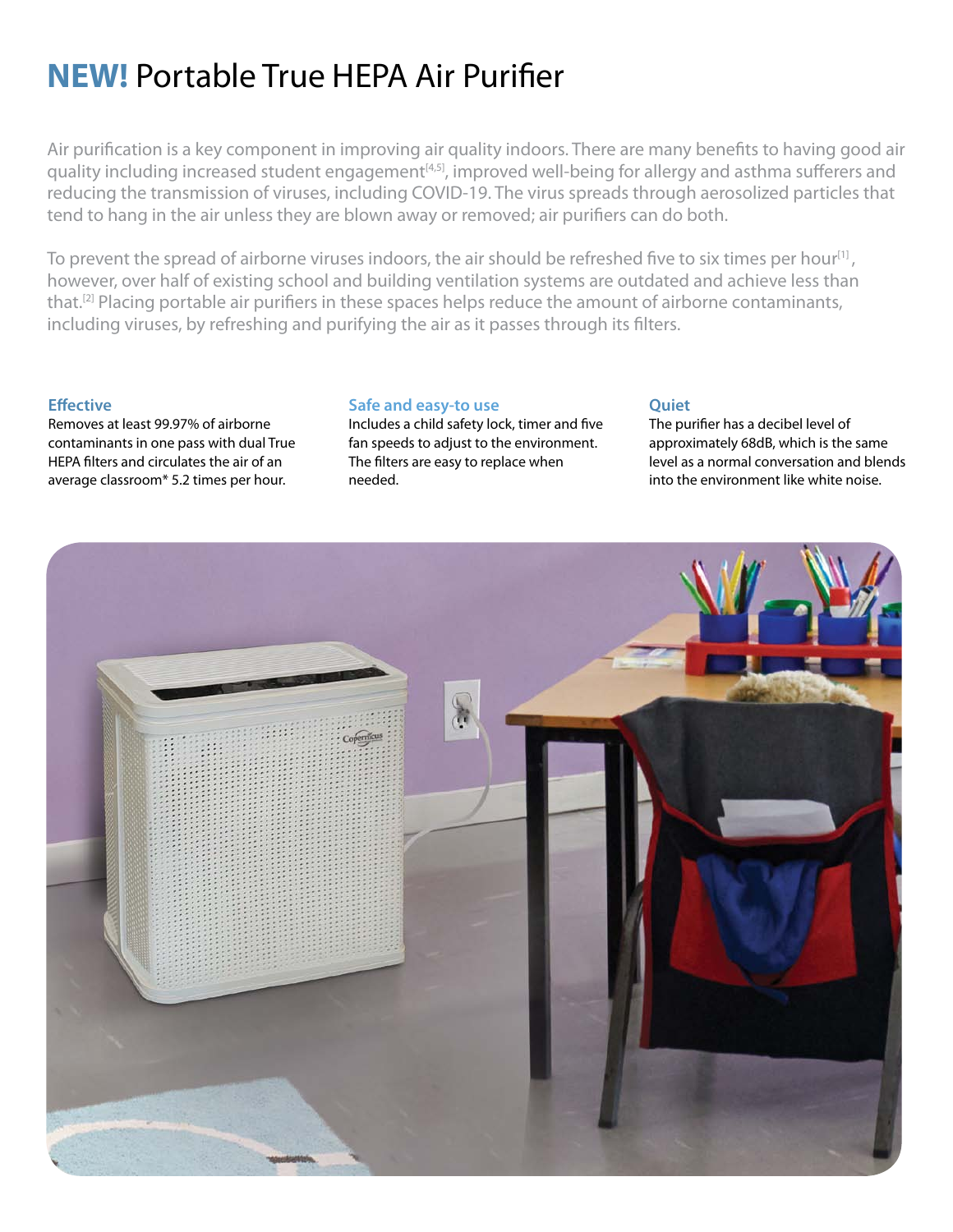# **NEW!** Portable True HEPA Air Purifier

#### **Portable True HEPA Air Purifier (AIR1)**

#### **Technical features and specs:**

- Dual True HEPA filters that capture at least 99.97% of particles measuring 0.3 microns
- Also removes common allergens from the air (dust, pollen, mold, bacteria)
- Lab tested for HEPA efficacy using smoke which represents the smallest of particles
- The unit's air changes per hour (ACH) is 5.2 times\* in a room approximately 750 sq ft
- The clean air delivery rate (CADR) is 365 cubic feet per minute (CFM) which means every minute, 365 cubic feet of air is purified
- • Approximately 68dB (normal conversation noise level)
- • ETL listed to UL 507 standard (pending)

## **Functional and user-friendly features:**

- Five fan speeds
- • Timer
- Child safety lock
- Indicator to prompt filter replacement
- Dual HEPA filters (filter lifetime is 1600 hours or approximately 1 year of use in a school setting)
- Four casters

**Dimensions**  18" W x 10 1/2" D x 22" H

**Warranty** 1 year

**Also available: Portable True HEPA Air Purifier Replacement Filter Kit (AIR-RF)** Includes two true HEPA filters



To achieve optimum air purification for your room size, please contact your Copernicus representative to calculate the right number of units for your space. You will need to provide the room size and ceiling height.



Easy-to-use control console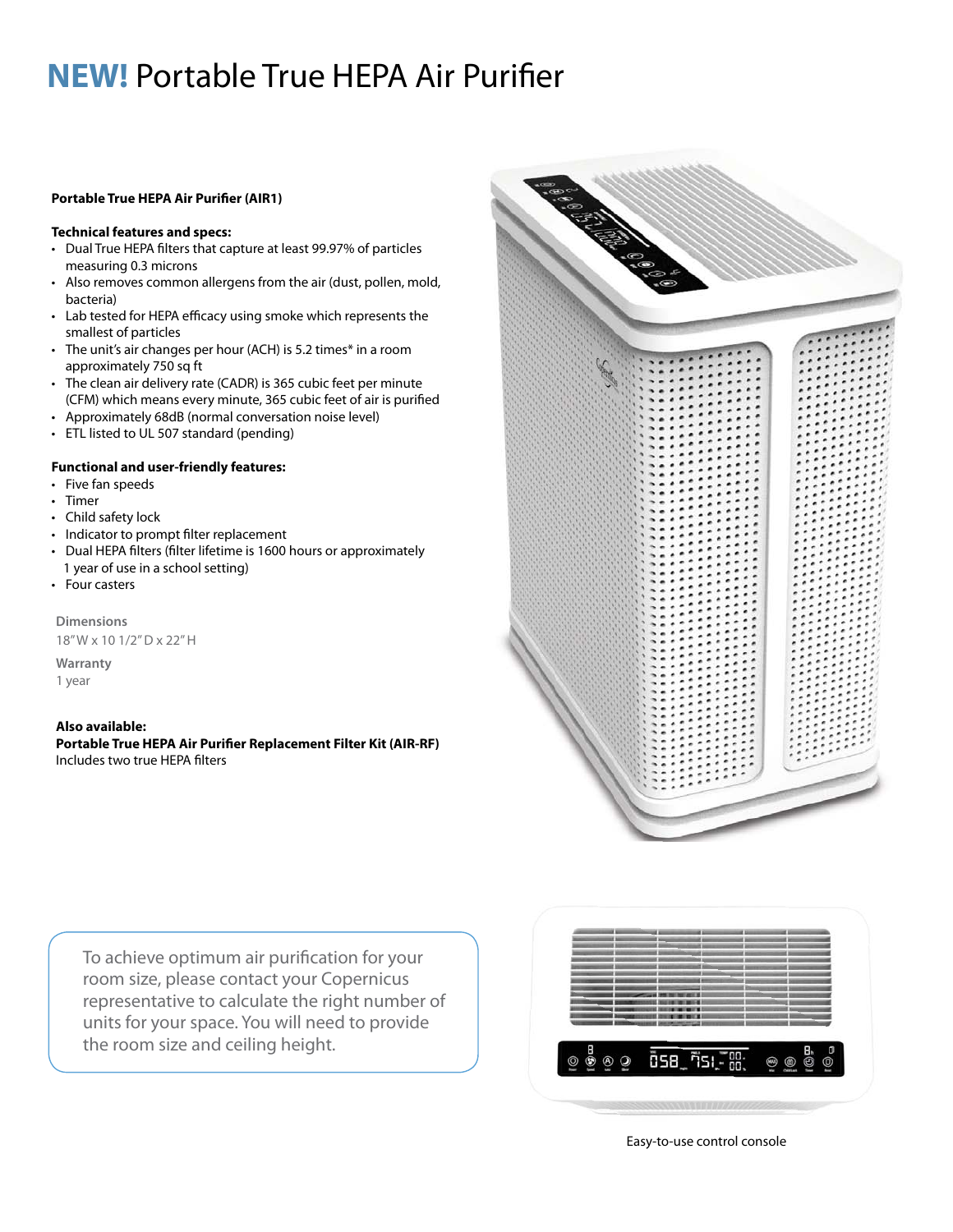# Why air purifiers?

In addition to masking and distancing, the Centers for Disease Control (CDC) guidelines suggest schools improve ventilation as part of their cleaning strategy, yet it's estimated that over half of all public school districts need to update or replace their heating, ventilation and air conditioning (HVAC) systems.<sup>[2,3]</sup>



# Opening windows is not enough

The Center for Disease Control recommends increasing the introduction of outdoor air.<sup>[3]</sup> Ideally multiple openings are needed to move enough air, but depending on a building's age or design, opening windows and doors many not be possible. A study found that only 18% of schools had windows that could open to provide natural ventilation.<sup>[2]</sup> Cooler climates also pose obvious challenges.



# HVAC systems—part of the problem?

A New York based study showed that when schools switch from air conditioning to heating, transmission rates of COVID-19 increased.[2] Although basic maintenance of ventilation systems can help improve air quality, scheduling in maintenance can take time and an HVAC overhaul can be costly.



# Clean air helps students thrive

Studies have shown having clean air in the classroom is a benefit to students' engagement, behavior and test scores.<sup>[4,5]</sup> Air purifiers also remove dust, pollen, mold and bacteria which improves the well-being of allergy and asthma sufferers.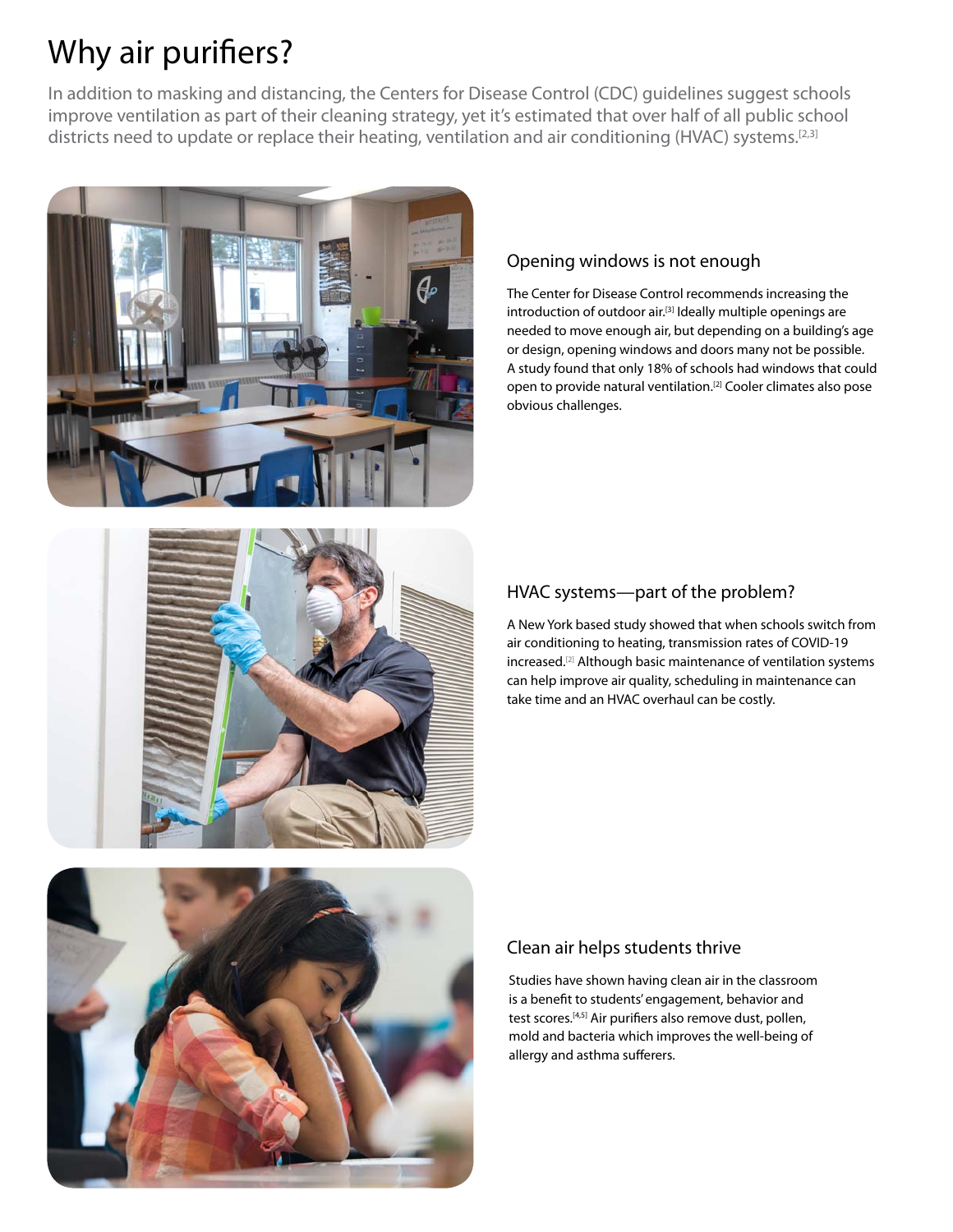# Purchasing air purifiers as part of your indoor air quality improvement plan?

Here's how our air purifier compares:

| <b>Feature/Function</b>                                                                                                                                                                                                            | <b>Copernicus model</b>                                                                                                                                                                                                | <b>Others on the market</b>                                                                                                                                                                                                  |
|------------------------------------------------------------------------------------------------------------------------------------------------------------------------------------------------------------------------------------|------------------------------------------------------------------------------------------------------------------------------------------------------------------------------------------------------------------------|------------------------------------------------------------------------------------------------------------------------------------------------------------------------------------------------------------------------------|
| <b>CADR</b><br>Clean air delivery rate                                                                                                                                                                                             | Our air purifier is the right capacity and clean<br>air delivery rate for classrooms with a CADR<br>of 365 CFM (every minute, 365 cubic feet of<br>air is purified).                                                   | Undersized home-use units are not suitable for<br>schools. Large industrial units are too large and<br>loud for classrooms.                                                                                                  |
| <b>ACH</b><br>Air changes per hour<br>This is a function of the CADR and<br>there are many factors that affect<br>the ACH such as the size of the<br>room, HVAC ventilation as well as<br>windows and doors that can be<br>opened. | In an average 750 sq ft classroom, our unit filters<br>all of the air 5.2 times per hour. This is a high<br>rating compared to other units available.                                                                  | Depending on model and variables, you<br>may need 3-5 competitor units to reach the<br>adequate ACH.                                                                                                                         |
| <b>True HEPA</b><br>High Efficiency Particulate Air                                                                                                                                                                                | Lab tested for efficacy. We use True HEPA<br>filters that capture at least 99.97% of very small<br>particles measuring 0.3 microns (like viruses).                                                                     | Depends on model.<br>If you see a Minimum Efficiency reporting value<br>(MERV) rating on a filter without the words True<br>HEPA, they are probably not referring to True<br>HEPA filters. MERV is a broad reporting value.  |
| Ozone                                                                                                                                                                                                                              | Our unit does not use ozone to clean the air.<br>The United States Environmental Protection<br>Agency (EPA) does not recommend units that use<br>ozone <sup>[6]</sup> to clean the air.                                | Caution:<br>Some units tout the effectiveness of ozone but<br>ozone does not react with all particles and can<br>irritate lungs.                                                                                             |
| lonizing                                                                                                                                                                                                                           | Our unit does not use ionizing to clean the air.<br>The United States Environmental Protection<br>Agency (EPA) does not recommend units that use<br>ionizing <sup>[6]</sup> to clean the air.                          | Caution:<br>Some units tout the effectiveness of ionizing,<br>but ionizing charges particles so they attach<br>to nearby surfaces (which then need to be<br>cleaned), versus removing them from the<br>environment entirely. |
| UV-C light                                                                                                                                                                                                                         | Our unit does not use UV-C light to clean the<br>air. The suspect particles are not exposed to the<br>UV-C light long enough for that feature to be<br>effective. We feel it is unnecessary and drives up<br>the cost. | Caution:<br>Some units tout the effectiveness of UV-C light<br>to clean the air particles, but the air does not<br>sit inside an air purifier long enough to be<br>disinfected by UV-C light.                                |
| Safe and Certified                                                                                                                                                                                                                 | Our unit is certified safe. ETL listed to a UL 507<br>Standard (pending).                                                                                                                                              | Many units on the market do not have their<br>electrical components certified for safety.                                                                                                                                    |
| Variable fan speeds                                                                                                                                                                                                                | $\checkmark$ Five fan speeds to adjust to space and reduce<br>sound when needed.                                                                                                                                       | Depends on model.                                                                                                                                                                                                            |
| Child safety lock                                                                                                                                                                                                                  | Prevents students from turning it on or off or<br>adjusting the fan speed.                                                                                                                                             | Depends on model.                                                                                                                                                                                                            |

# **Terminology:**

ACH: Air changes per hour

CADR: Clean air delivery rate (how quickly the air purifier moves air through its filters)

CFM: Cubic feet per minute (the measurement used in CADR)

EPA: United States Environmental Protection Agency

HEPA: High Efficiency Particulate Air

MERV: Minimum Efficiency Reporting Value (how effective an air filter is at catching particles of varying sizes)